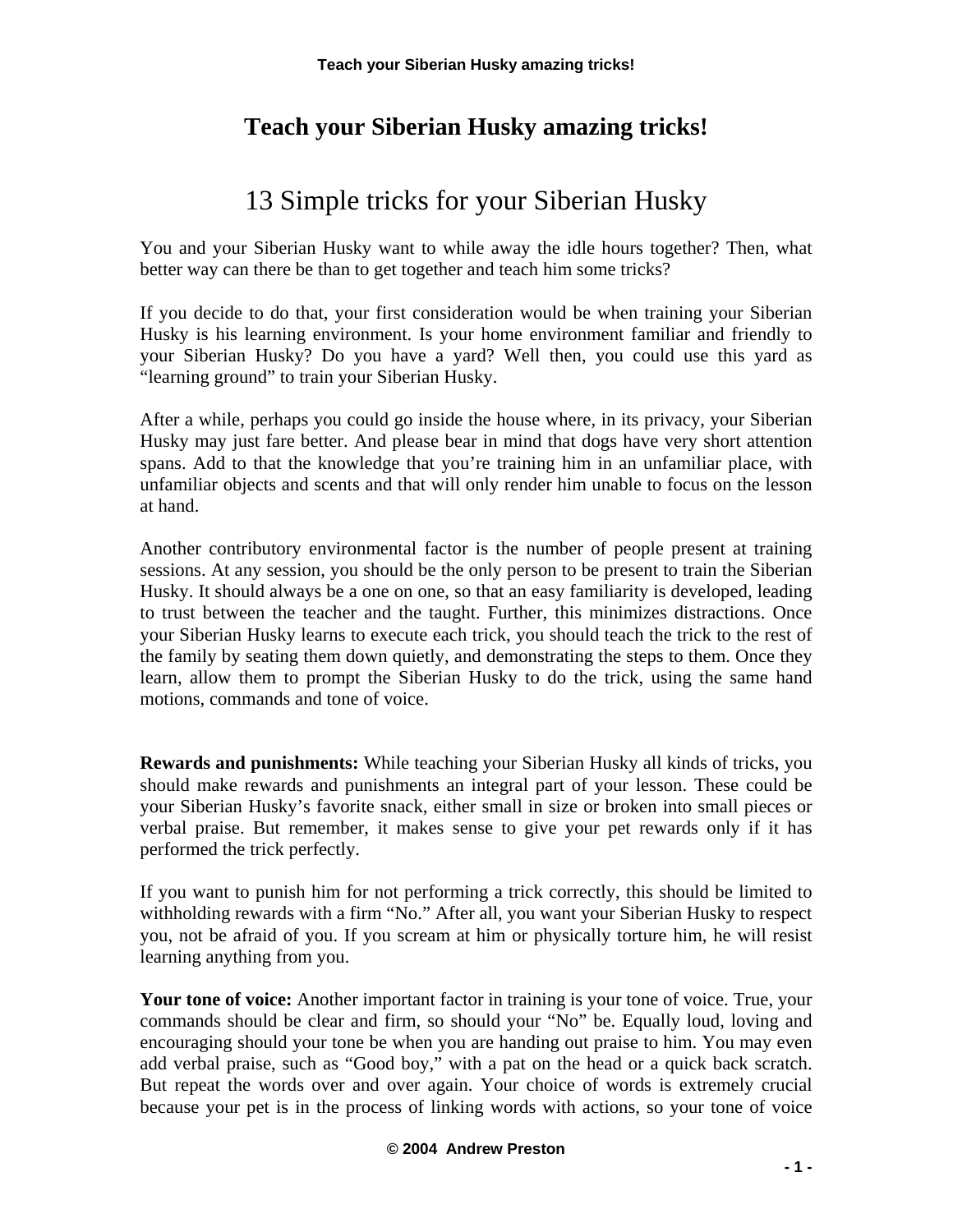will also be registered. You could, if you like, choose one word or phrase as an aid to memory for each trick. If your pet doesn't respond at first, don't change the word or phrase nor should you be discouraged or this will confuse your dog.

With all these factors in place, you're all set to train your pet—and that will be fun and simple. Spend one hour trying to teach one trick, but do this just three times a week. Divide the hour into two half-hour sessions and practice with your pet.

**Tips to dog training:** If you're a first-time dog owner, you need to know what makes dogs learn fast.

**Rationale:** If your pet is motivated, he will learn faster. If you want to teach your Siberian Husky to perform some tricks, choose one that you think he might enjoy. So, if he has never carried anything in his mouth, don't ask him to fetch or retrieve things. Instead, start with something easy like "shake hands" or play hide and seek.

You're getting there, buddy: As he learns the trick, your pet needs to know if he is on the right track. You need to give your Siberian Husky clear instructions so that he may follow them the way you want him to.

To "tell" him that he's doing fine, praise him the minute he begins to be right. For example, when he grabs the newspaper or tennis ball or toy between his teeth and takes his first step towards you, immediately shout out, "Good boy!" He may just drop the ball or object and run away from you, in which case you need to reissue your command. After this, if he walks towards you, praise him. Now, the Siberian Husky will begin to see what you want him to do. Once he gets the whole picture, you can heap the pressure on to him.

**Which reward does doggie appreciate?** Some long for love treats–a hug or a kiss, while others expect food or yet others like to play with their favorite toy for a while. However, you can just easily use your voice as a reward—tell them in your happiest voice how smart your dog is, particularly when he does the right thing. This way neither you will not have to use treats every time you train your dog because he will understand that the verbal praise is for a job well done.

If you begin by telling him that he has not done what you expected of him, you can then go on to give him more praise than "nos." Be consistent in your praise, once he does the right thing.

If the trick is complicated, break it down into several substeps and then try to piece it all together. It's better to proceed slowly when the task at hand is complicated.

Then, again, don't practice too much at a time, but do this often, maybe about three times a day for short durations. If you stop when he still wants to go on, he will be motivated to learn well and continue next time. But if he seems disinterested, take a break or teach him something else.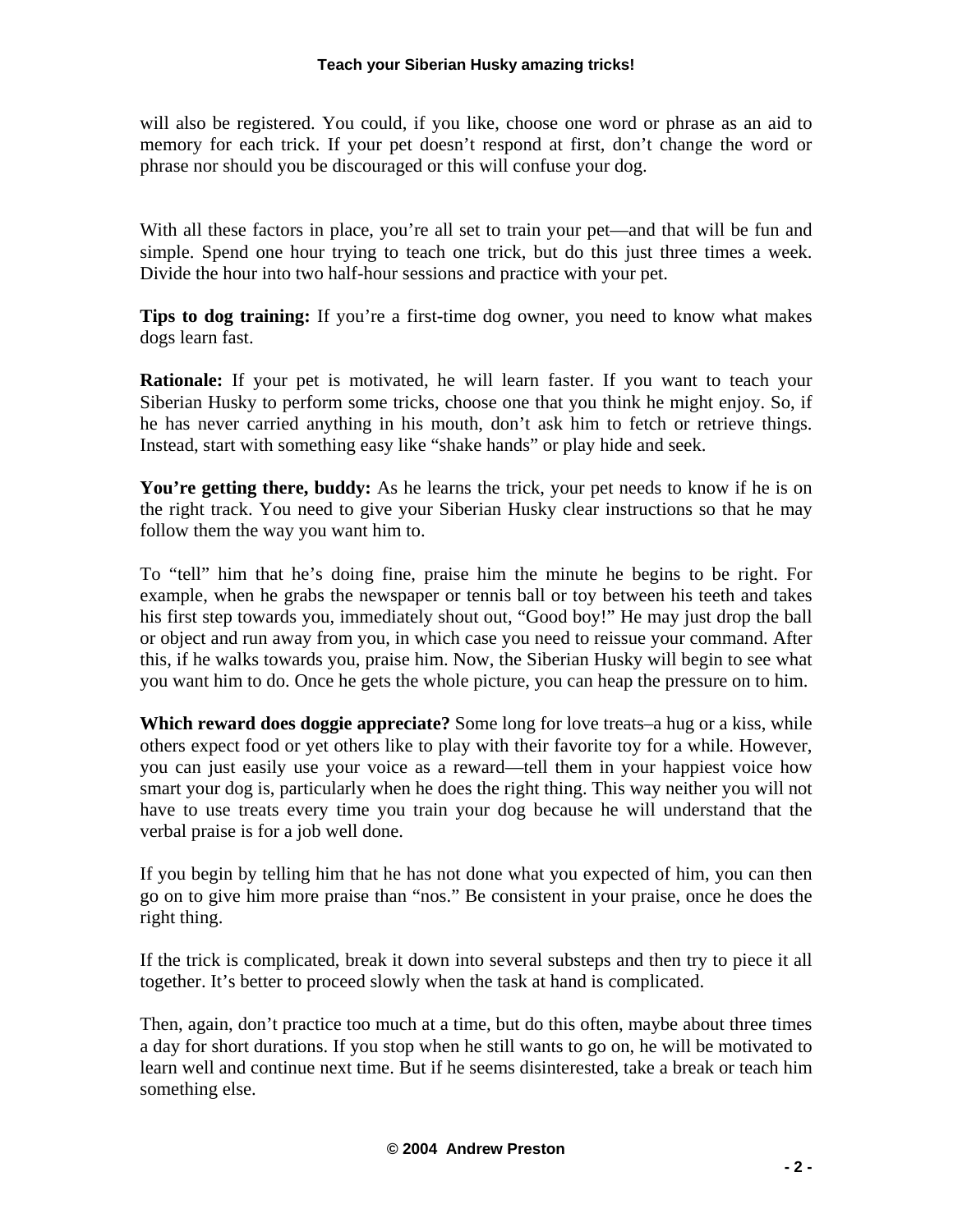**Preparation:** You need to decide what you would like him to learn and why. Allow your Siberian Husky to feel successful by starting with simple tricks (shake hands, dance, retrieve something, etc.) and then go on to the more difficult ones, if he learns fast. Start with one trick and then take it from there.

Now, think of a command for that particular trick—something different that will signal only this trick and nothing else in the Siberian Husky's mind. It will not resemble anything else that the Siberian Husky already knows. Short words are a good choice.

Your Siberian Husky can amuse you and while away the hours for you by entertaining you with some easy and fun tricks. If you use food and praise to motivate him, he will learn that much faster. You'll find that you need neither yell nor shout at your Siberian Husky—he's so intelligent that he learns fast enough! Instead, all you need to make him perform some tricks are food and patience. Here are some of them to get you started:

## **Tricks for your Siberian Husky:**

# **1: Teach him to sit:** This is by far the easiest trick of them all. Teach him this trick over mealtime for a few days consecutively and watch him perform for you like a professional!

Tell your Siberian Husky to sit. Now, gently but firmly press his hindquarters to the ground until he sits completely. Wait for him to sit down to your satisfaction before you give him his dinner. This may take a few tries, but he will get it soon enough. Now it's time for you to praise him.

# **2: Begging or sitting up:** The next trick is "beg" or ""sit up." This is quite easy as well. Tell your dog to beg, and then hold a piece of food over his head. His natural instinct is to sit up to reach the food. When he is begging properly, then praise him and give him a treat. Note that with small puppies you want to be careful not to injure their backs.

Now that you and your Siberian Husky know that fun is in store, don't practice one trick at a time. Learn to multitask as in the trick given below.

# **3: Play dead:** Also called "bang-bang," the key to mastering this trick is to let your Siberian Husky roll on its back by gently turning him over once you've said "bangbang." Once he's on his back, you can feed him. While he is on his back—even if for only a minute or two—praise him profusely. Initially, your Siberian Husky might find this trick a little difficult, but as always, practice makes perfect.

# **4: Shake hands, boy!** To teach your Siberian Husky to shake hands, say "Shake," and then gently pick up your dog's right paw. Now, every time you say the word "shake", see that you pick up the same paw. As you pick up his paw, praise him and gradually, he will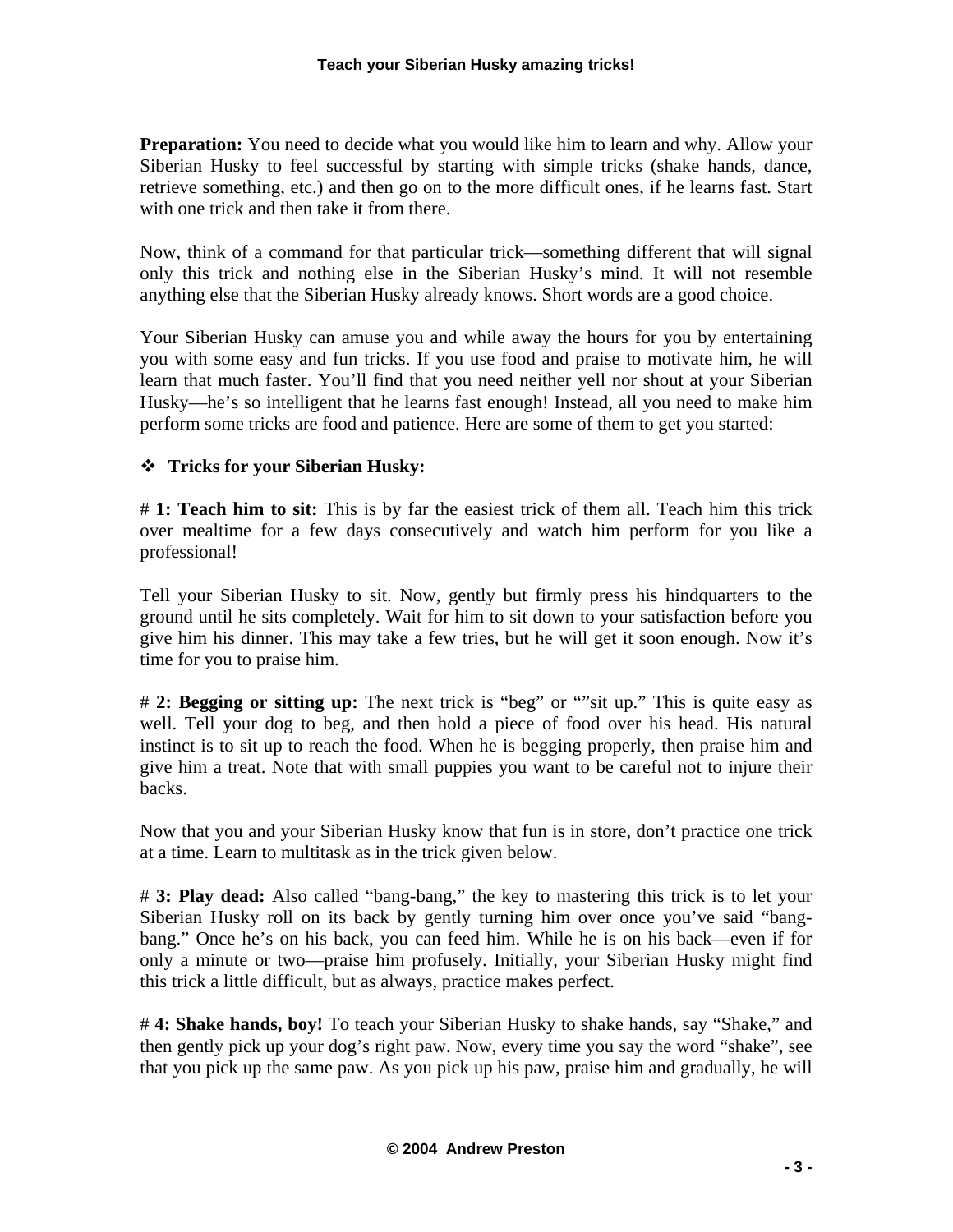link the action with the praise you give, and will soon begin volunteering his paw to you. The moment he does this, praise him verbally and give him a treat.

To take this trick forward, you can also put a treat on its paw and use the "Stay!" command till you want him to let go and eat the treat. Once your Siberian Husky has learnt to do this, take the trick forward by asking him for his other paw by saying the words, "Other paw," and moving your hand slightly to the left or right, depending on which paw you want. Keep flitting from right paw to left until your Siberian Husky learns to alternate between paws.

# **5: The "speak" trick:** Here, you need to speak every time you hear your Siberian Husky bark. Follow this up with a heap of praise. In case he's one of those silent types who rarely barks, urge him to "speak" and make a noise that will lead him to bark. He will soon link the two and bark when you say, "Speak." He will also understand that if he obeys you, you will give him a treat.

# **6: "Hey, sleepyhead!"** Whenever you see your Siberian Husky yawn, shout a command to him such as, "C'mon, give us a yawn" or "Hey! Are you sleepy?" If he yawns frequently, obviously he's going to hear your commands often enough to link the two actions. You'll find that eventually he will yawn whenever he hears those words. But your Siberian Husky requires more patience than intelligence to learn this trick because this takes a long time to learn. And yes, lavish him with praise when he yawns to your command. He will believe he's doing something to change the world.

# **7: Teach him to stay:** Make your Siberian Husky sit. Now, stretch out your hand, your palm flat as if you were asking someone to stay right there. As you make the action, say the word, "Stay." Repeat the word "Stay" every five seconds as you move farther and farther away from your Siberian Husky. Don't move your hand from its extended position, but when you are about 10 feet away from him, take down your hand and say, "Come here." Now that he has mastered your trick, reward him with a treat only when he waits for your hand to come down and for you to call him.

Repeat the exercise, and now see if his timing is right. If he comes over to you before time, say, "No." Next, hold up a treat while your "Stay" hand is still extended towards him. But if he does not stay, say "No" and hold your flat hand close to his face, saying "Stay." Now, push your hand further forward when you hold up the treat, so that your Siberian Husky focuses on your command rather than on your reward.

**# 8: Catch:** Find a small treat and throw it gently in your Siberian Husky's direction. He will try to catch it. Do this a few times and he will follow the direction you take and catch the treat.

**# 9: Bow:** With this trick, teach your Siberian Husky to bow before you before giving it a treat. Hold a treat in front of your Siberian Husky and move it downwards, but not